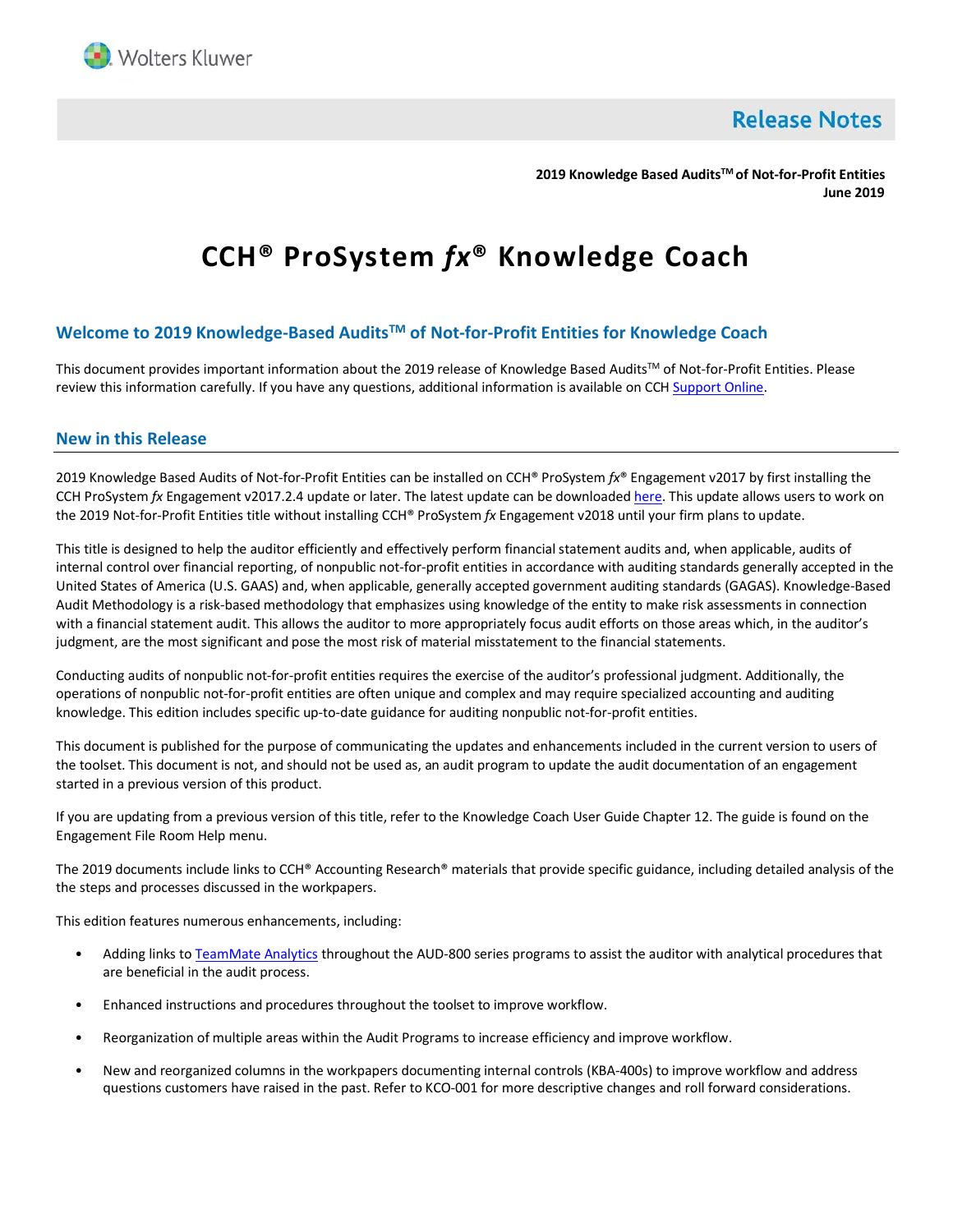- Enhancements to the activity-level control forms with updated subprocesses and activity-level control objectives throughout all the KBA-403 series workpapers.
- Changes to the benchmark/rule of thumb percentage table in KBA-301 Worksheet for Determination of Materiality, Performance Materiality, and Thresholds for Trivial Amounts, so users will be able to document a separate benchmark and rule of thumb percentage not used in the KBA methodology.
- A new comments table in AUD-100 Engagement-Level Tailoring Questions to document any information you want to capture related to tailoring.
- New RES-027 Controls Related to FASB ASC 606, Revenue from Contracts with Customer Five Step Model to assist users whose clients have adopted the new Revenue Recognition Standards.
- Incorporating audit recommendations from AICPA's Audit and Accounting Guide: Revenue Recognition, including several new revenue related steps in AUD-803 Audit Program: Accounts Receivable and Revenue.
- New tips for the new proposed statements on auditing standards and new finalized FASB standards, including Omnibus Statement Auditing Standards, 2018.
- Updating audit program name for AUD-811 from Payroll and Other Liabilities to Payroll and Related Liabilities.
- A new example planned response to Management Override of Controls in KBA-502 which flows to the AUD-800 series. This can be modified in the risk pane for the Financial Statement Level Risk of Management Override of Controls and should be modified by the user based on the specific audit.
- Adding many new AUDs, CORs, and RESs as follows:
	- AUD-915 Audit or Interim Review Program: Auditor Involvement with Exempt Offering Documents
	- COR-912 Management Letter Comments Illustration
	- RES-027 Controls Related to ASC 606, Revenue From Contracts with Customers Five Step Model

[Click here](http://support.cch.com/updates/KnowledgeCoach/pdf/guides_tab/2019%20Not-For-Profit%20Entities%20Audits%20Title%20Overview%20for%20Knowledge%20Coach%20Users.pdf) for the 2019 Audits of Not-for-Profit Entities Title Overview for Knowledge Coach Users.

In addition, forms and practice aids throughout have been updated to include new examples and tips, and, where applicable, to take into account new literature, standards, and developments, reflected in the following current audit and accounting guidance:

- FASB Accounting Standards Codification™ as of March 31, 2019, through Accounting Standards Update No. 2019-03
- AICPA Statement on Auditing Standards (SAS) No. 133, Auditor Involvement with Exempt Offering Documents
- AU-C 930, Interim Financial Information
- AU-C 940, An Audit of Internal Control Over Financial Reporting That Is Integrated With an Audit of Financial Statements

#### **Notes:**

- Make sure to save changes to workpapers before closing the workpaper or the binder to ensure data is correctly updated.
- If Knowledge Coach Microsoft® Word workpapers where you are the Current Editor become read-only or crash, please do the following:
	- a. Keep the binder with the affected workpapers open.
	- b. Select the workpaper in the binder window.
	- c. Go to Tools > Save Knowledge Coach Answers.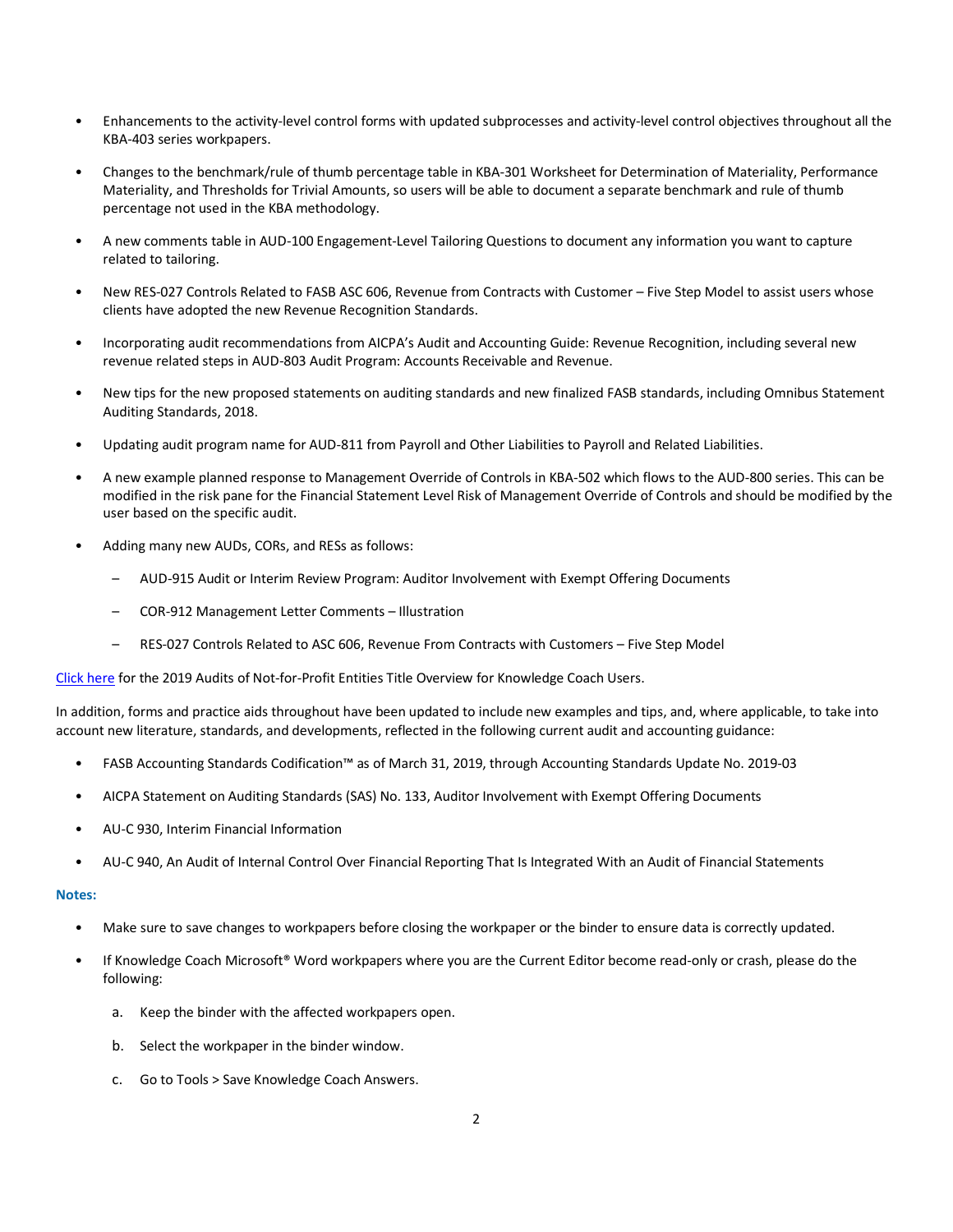# **System Requirements**

This title requires the 2018 Financial Statement Base Title. The 2018 Financial Statement Base title **must** be installed with one of the following versions of CCH® ProSystem *fx* ® Engagement and Knowledge Coach.

- Engagement and Knowledge Coach v2017 with CCH ProSystem *fx* Engagement v2017.2.4 Update or later available [here.](https://support.cch.com/updates/Engagement/release2017/release2017.aspx) To identify what version you are running, please go to the **Help > About** window within the application.
- Engagement and Knowledge Coach v2018 or later.

If you are upgrading from Engagement v7.1 or older please contac[t Technical Support.](https://support.cch.com/contact)

A minimum of 4GB of RAM is required for optimal performance when opening and navigating through Knowledge Coach workpapers.

# **License Requirements**

- This title requires the Knowledge-Based Audits of Not-for-Profit Entities license. Users who does not have a license for this title cannot use Knowledge Coach functionality in workpapers.
- For information on updating your licensing, see How do I add or update CCH® ProSystem fx® [Engagement Licenses, Workpaper](https://support.cch.com/kb/solution.aspx/sw3937)  [Manager, or Knowledge Coach licenses?](https://support.cch.com/kb/solution.aspx/sw3937) on our Web site.
- For information on assigning licenses, see [How do I assign Engagement Licenses?](https://support.cch.com/kb/solution.aspx/sw3943) on our Web site.

# **Download Instructions**

If you plan to use this title on Engagement and Knowledge Coach v2017, first apply the CCH ProSystem *fx* Engagement v2017.2.4 update to all machines, including Admin servers and terminal servers, before installing the title. Review the update's [release notes](https://d2iceilwdglxpz.cloudfront.net/release_notes/CCH%20ProSystem%20fx%20Engagement%20Release%20Notes%202017.2.4.pdf) for more information on deployment.

To download this title:

- 1. Navigate to the [Knowledge Coach Updates](http://support.cch.com/updates/KnowledgeCoach) section of the Engagement Support web site.
- 2. Select the Knowledge Coach Series. The series are arranged by title type, then industry.
- 3. Click **Download File** next to the title you want to download.

**Note**: On some occasions the content package file (.KCP) downloads with the extension changed to .ZIP. If this occurs, change the extension of the downloaded file to KCP using all capital letters.

You must install the 2018 Financial Statement Base title before installing the 2019 Knowledge Based Audits of Not-for-Profit Entities.

The Financial Statement Base title is also available on th[e Knowledge Coach Update Web](http://support.cch.com/updates/KnowledgeCoach) site.

The Knowledge Coach Content Package (KCP) download is a proprietary file that must be installed from within Engagement. Save this KCP file to a location on your local drive, and then follow the Installation Instructions below.

# **Installation Instructions**

Once you have downloaded your Knowledge Coach title, add it to the list of titles within CCH ProSystem *fx* Engagement. The only additional system requirement is that you have approximately 75MB of disk space to store your Knowledge Coach Program content files. Please refer to the Engagement with Knowledge Coach Release Notes for any other system requirements.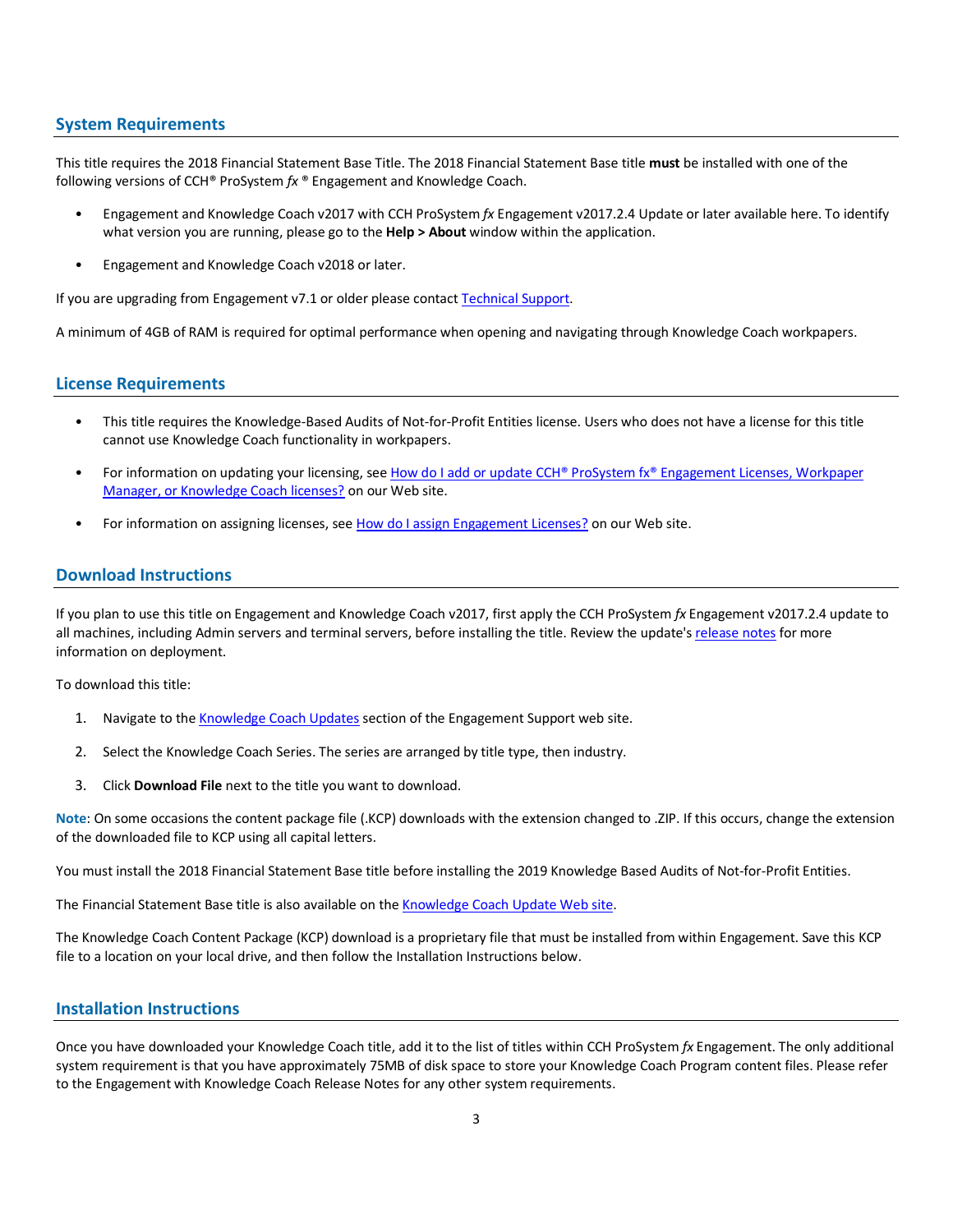After downloading the 2019 Knowledge Based Audits of Not-for-Profit Entities, do the following:

- 1. Launch the Engagement Workpaper Management application so that the Local File Room displays.
- 2. Select **Tools > Knowledge Coach Titles**. The *Knowledge Coach Titles* window displays.
- 3. Select **Add Title**.
- 4. Browse to the title package file (\*.KCP) that you previously downloaded from the Knowledge Coach Support Web site.
- 5. Select **Open**. The system displays a progress indicator while the title package is being added. You will receive a message that the title has been successfully installed once the process is complete.

To release a title:

- 1. Select one of the Knowledge Coach titles in the list that has been added but is not yet released.
- 2. Choose **Release Title**. The current date and time displays in the Date released column, and the status changes to "Released."

**Note**: In the Engagement Admin module, add and assign a Knowledge Coach module and the applicable Knowledge Coach title license to staff before using the workpapers.

**Important**: Once the 2019 Knowledge-Based Audits of Not-for-Profit Entities title has been added and released, it will automatically deploy to other staff members when the staff members log in to the "Office" location or when they synchronize a binder that contains Knowledge Coach workpapers from this title.

## **Online Permission Key**

Permission key files can be downloaded from ou[r Web](https://prosystemfxsupport.tax.cchgroup.com/permkey/download.aspx) site or when adding or updating the new licenses in CCH ProSystem *fx* Engagement v2017 and higher. After updating the license file in the Engagement Admin module, licenses need to be assigned to the staff who will use 2019 Knowledge-Based Audits of Not-for-Profit Entities.

If you have not already established a Single Sign-on (SSO) account with Customer Service, we urge you to do so at this time.

## **CCH® Accounting Research Manager**®

CCH Accounting Research Manager ("ARM") is the most comprehensive, up-to-date, and objective online database of financial reporting literature. It includes all authoritative and proposed accounting, auditing, and SEC literature, plus independent, expert-written interpretive guidance.

Available on ARM, the Knowledge-Based Audits of Not-for-Profit Entities Guide helps you comply with the most recent professional standards and guidance for the conduct of audits of Not-for-Profit Entities and to integrate the use of practice aids, tools, and other resources with its guidance. This publication supplements and complements the Knowledge-Based documents that are available in Knowledge Coach.

If you subscribe to an ARM library that includes Not-for-Profit Entities content, you can link directly to source material from Resources in Knowledge Coach documents. These links have been updated to refer to the accounting standards under the FASB Accounting Standards Codifications. Also, if you subscribe to the Knowledge-Based Audits of Not-for-Profit Entities Guide on ARM, you can take advantage of references to the guide material from within the Knowledge Coach documents.

With Accounting Research Manager, you maximize the efficiency of your research time, while enhancing your results. Learn more about our content, our experts, and how you can request your free trial by visiting th[e Accounting Research Manager Web](http://www.accountingresearchmanager.com/) site. You can also access the Accounting Research Manager Web site by selecting **Engagement > Binder Window > Shortcuts Bar > Guidance tab**.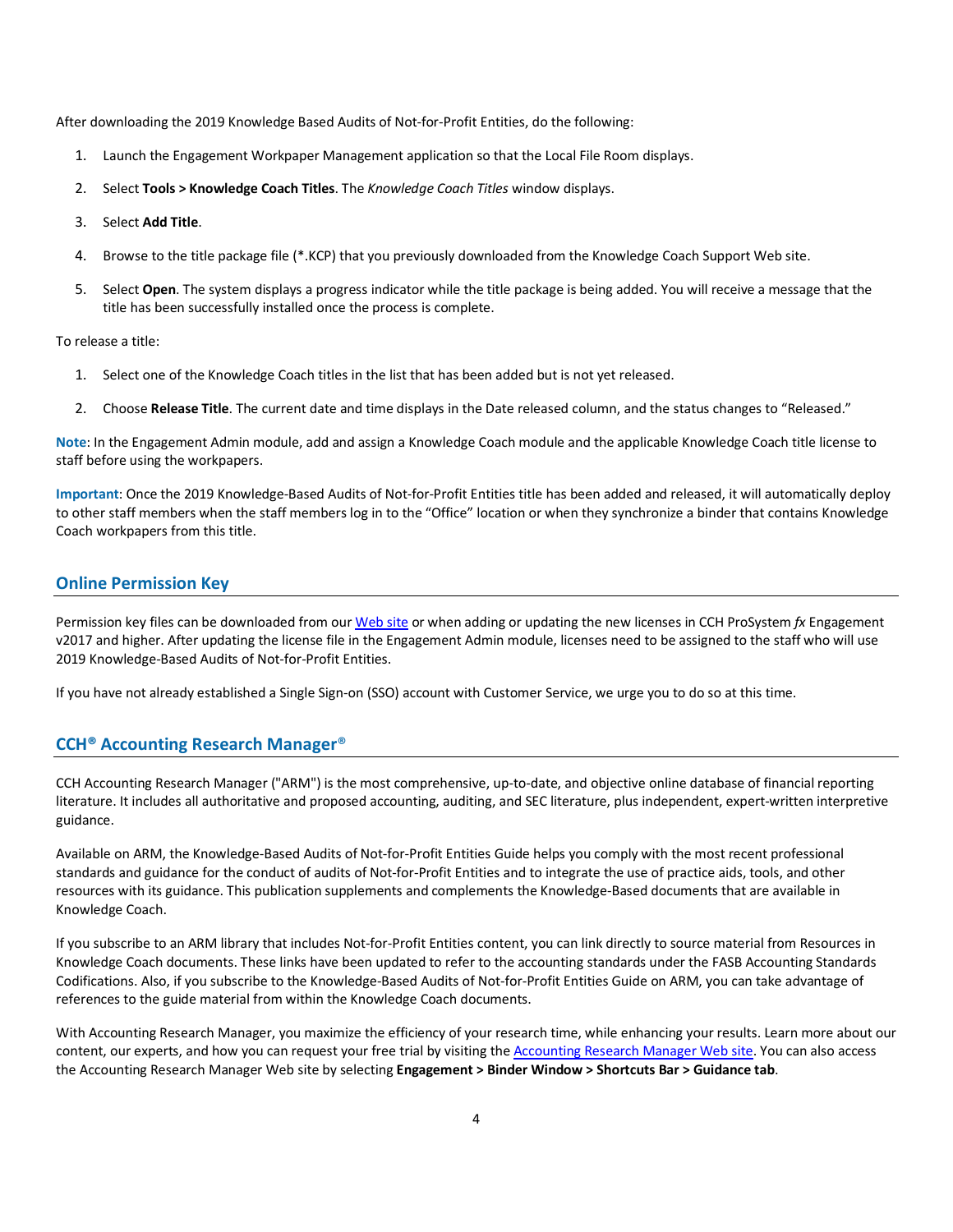# **Using Your Knowledge Coach Content**

To use your Knowledge Coach Workpaper Templates, do the following:

- 1. Open a binder in Engagement.
- 2. Select the workpaper tab into which you would like to insert the workpaper.
- 3. Select **New Knowledge Coach Workpaper** from the toolbar or File menu. The New Knowledge Coach Workpaper window displays.
- 4. Select the new Knowledge Coach title with the content you would like to use. You can only select titles you have installed. The information displayed changes to reflect the workpaper organization available for the selected title.
- 5. Select the Knowledge Coach workpapers to insert into your binder, and then click **OK**.
- 6. In the Selected Workpaper Properties window, each workpaper name is automatically loaded into the Name field. Add a workpaper index in the Index field and make any needed Name modifications. You can also modify the tab location or the roll forward settings for each workpaper.
- 7. Click **OK**. The integrated Knowledge Coach workpaper is now inserted into your engagement binder.

**Note**: For more information on how to use Knowledge Coach workpapers in your binder, see the Knowledge Coach User Guide.

# **Additional Information on Knowledge Coach and the KBA Methodology**

#### **Knowledge-Based Audit (KBA) Methodology**

This methodology allows the results of one set of procedures to become the input for the next. The key components of the KBA methodology include:

- An Overview that guides auditors through the methodology.
- Knowledge-Based Audit documents, integral to the risk assessment and overall audit processes, which contain steps and procedures required by U.S. GAAS.
- Customizable Audit Programs that take auditors through related steps and procedures.
- Practice Aids to help auditors complete steps or processes outlined in the Knowledge-Based Audit documents and Audit Programs.
- Auditor's Reports that provide a variety of sample auditor's opinions on audited financial statements.
- Correspondence documents that provide sample letters to be used to comply with U.S. GAAS requirements and in many other common situations.
- AICPA's Auditing Standards Board's (ASB) Risk Assessment Standards The practice aids and tools in the 2019 Knowledge-Based Audits of Not-for-Profit Entities are designed around the AICPA's risk assessment and clarified standards to assist auditors of Notfor-Profit Entities by:
	- Facilitating compliance with GAAS.
	- Encouraging more effective audits through tailored audit programs and comprehensive practice aids.
	- Helping auditors to focus on and respond to identified audit risks.
	- Enhancing audit documentation.